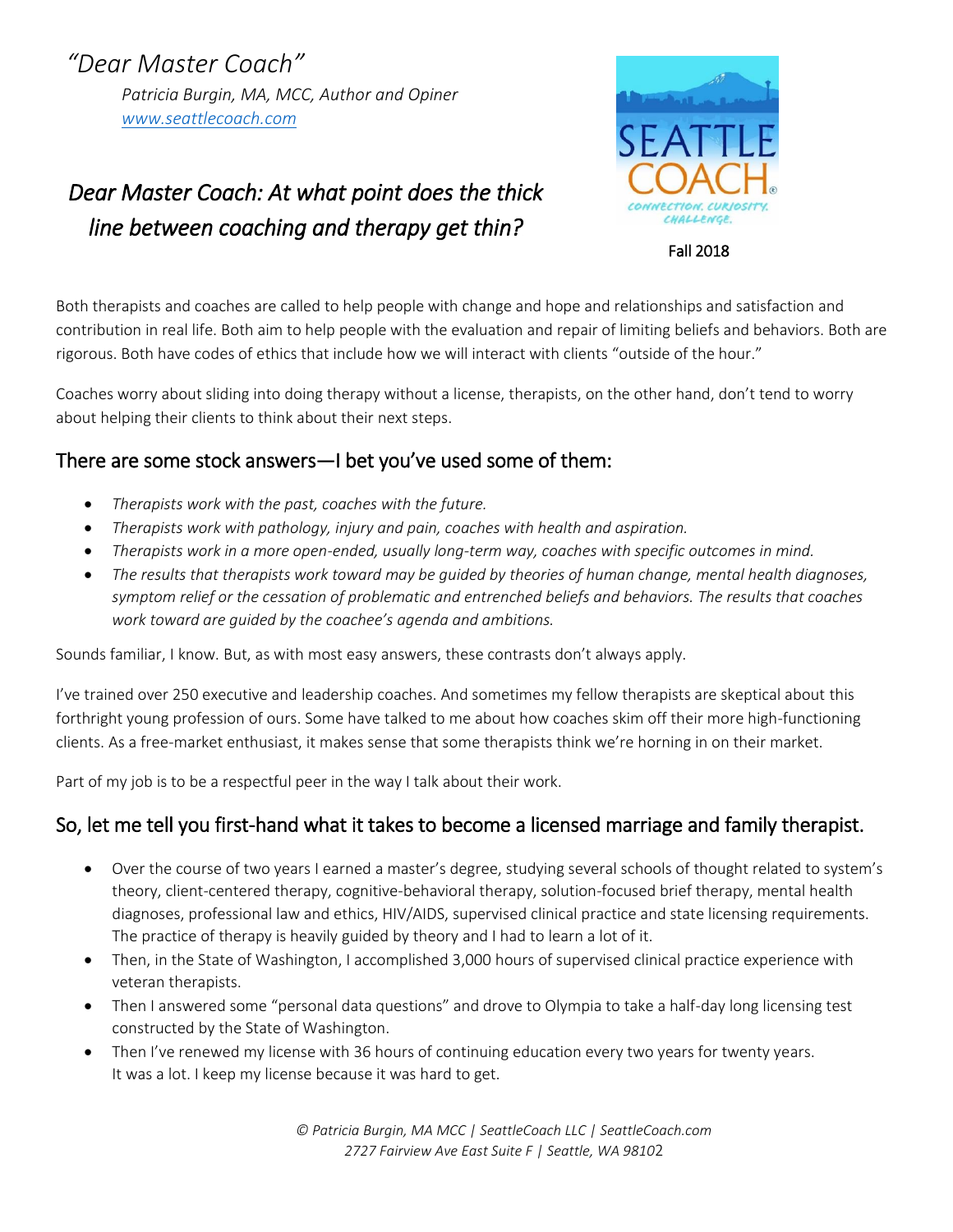# The coaches I've trained have followed a different, but I think equally rigorous path.

- First they spend a decade or two or three getting great at something else.
- They have to figure out how to work with groups and teams in the course of delivering a product or service,
- And about resolving disagreements
- They are students of understanding markets and how to turn a profit so they could keep their jobs.
- Along the way, maybe they develop a reputation for mentoring, teaching and helping other professionals.

And then they hit mid-career and it dawns on them that life is big and life is short and life only moves in one direction and they're half-way through and that maybe they have a larger contribution to make. And so they show up at a place like SeattleCoach ready to be learners again. And you all know about the credentialing requirements that most of them sign up for.

### Why did I become a coach?

Though I keep my license (it was hard to get), and I use my eclectic background daily *(See ["Dear Master Coach," Summer](https://www.seattlecoach.com/dear-master-coach-blog/the-biggest-challenge-for-a-coach-with-some-sme-you-have-a-lot-of-experience-with-this-what-do-you-think)  [2018 on "Using your SME"](https://www.seattlecoach.com/dear-master-coach-blog/the-biggest-challenge-for-a-coach-with-some-sme-you-have-a-lot-of-experience-with-this-what-do-you-think))*, I don't offer my services as a therapist these days. I'm just a coach. Here's why:

• The clients who were finding me in the late-1990s really were coaching clients. One famously looked me in the eye and said, *"Patty, I'm fine. I don't have a diagnosis and my relationship is fine. And I don't want to stop coming here."*

*"Well,"* therapist-Patty asked, *"What would we talk about?"*

And my client leaned forward and said, *"I just turned forty and I'm half-way through. We would talk about my contribution and my satisfaction."*

*"Well I can't bill your insurance for that."* I challenged.

*"I know."* He smiled.

(It didn't hurt that along the way I learned that as an executive coach I made more money that I did when insurance companies were signing my checks.)

- I found that as members of ICF, we talk just as much about our professional ethics and mutual accountability. Between our relationships as coaches, our agreements with the ICF and our very-discerning market, we go beyond what would be required by any licensing requirements that Olympia might someday come up with.
- Most important, I find every day that the practice of coaching rigorously requires just as much emotional intelligence and self-management. And just as much continuous learning. It is just as poignant and satisfying.

#### So back to the thickness of the line. Here's how I think about it.

- 1. When I notice that the agenda they want to work on keeps returning to an old story, usually one they want to review, redefine and heal from through the course of weeks or months.
- 2. When my own self-awareness calls me to look back at them and say, "I think we need another member on our team—someone who specializes in helping people to unpack an old pattern or relationship or way of being in the world that is asking for some attention. I can still be your coach." And then I ask a few questions, (male? female? what part of town?) and then provide the names and websites of two or three therapists I know and trust.

It has only rarely been the case that I have run into the need for a thick line: severe mood disorders, addictions, and other clear DSM diagnoses. And when I have, I've usually consulted with another coach about the best ways to conclude a coaching relationship and make a referral to a licensed therapist.